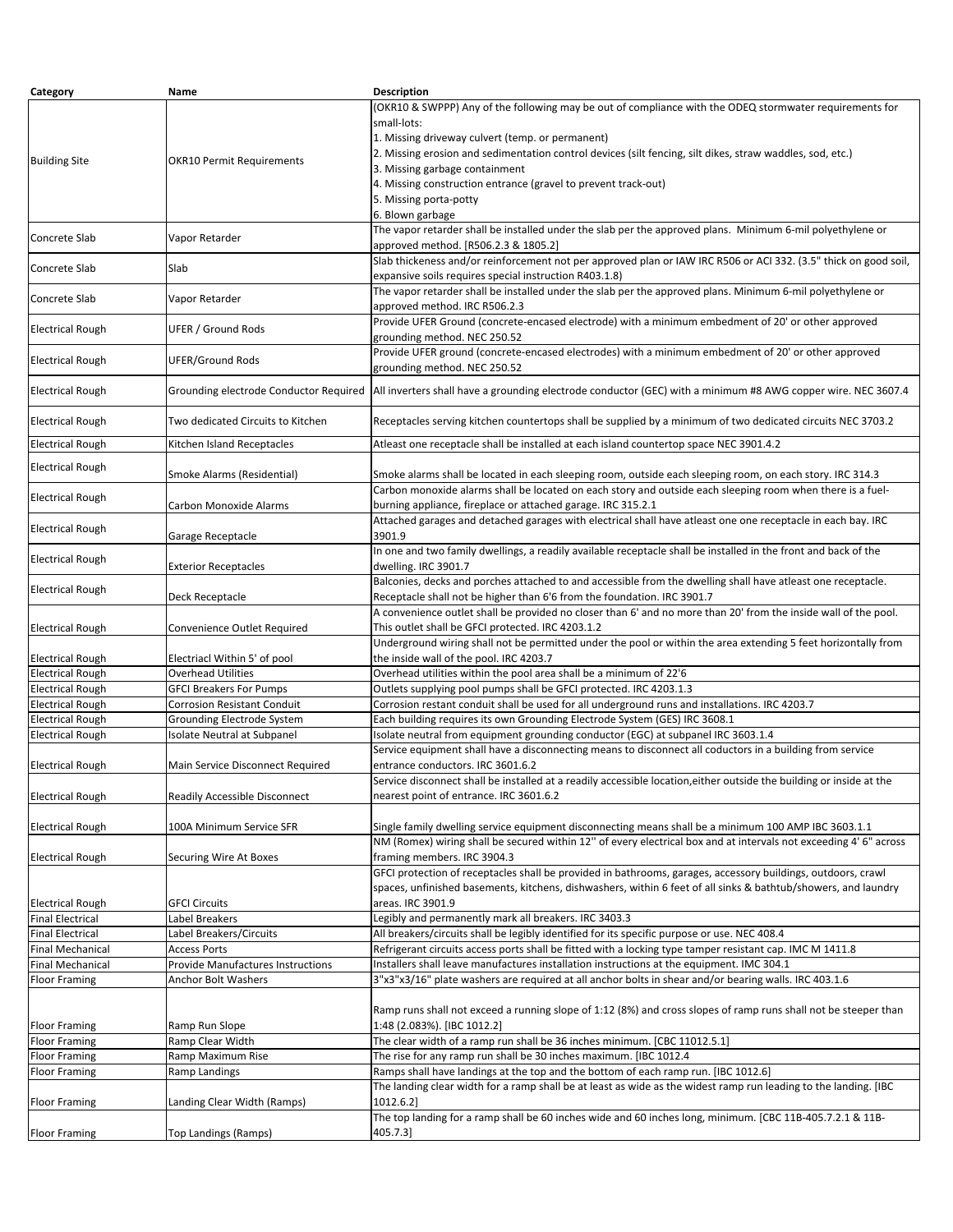| <b>Floor Framing</b>     | <b>Bottom Landings (Ramps)</b>           | Bottom landings of ramps shall extend 72 inches minimum in the direction of ramp run. [IBC 1012.6.3]                  |
|--------------------------|------------------------------------------|-----------------------------------------------------------------------------------------------------------------------|
|                          |                                          | Ramps that change direction between runs at landings shall have a clear landing 60 inches minimum by 72 inches        |
| <b>Floor Framing</b>     | Ramp Change in Direction                 | minimum in the direction of downward travel from the upper ramp run. [IBC 1012.6.4]                                   |
|                          |                                          | Doors, when fully open, shall not reduce the required ramp landing width by more than 3 inches, or to less than 42    |
| <b>Floor Framing</b>     | Doors Adjacent to Ramps                  | inches. [IBC 1012.6.5]                                                                                                |
|                          |                                          | Depth and width of footing must be in accordance with Tables R403.1(1 - 3) or Figures R403.1(1) or R403.1.3 as        |
|                          |                                          | applicable or approved plan OR:                                                                                       |
|                          |                                          | SINGLE STORY: 18wX18d, REINFORCED according to Figure R503.1.3, detail #1 or #2 (IRC R403.1.3.3)                      |
| Footing                  | Footing Depth & Width                    | TWO STORY: 24wX18d, REINFORCED according to Figure R503.1.3, detail #1 or #2 (IRC R403.1.3.3)                         |
|                          |                                          | THREE STORY: SITE SPECIFIC FOUNDATION DESIGN REQUIRED                                                                 |
|                          |                                          |                                                                                                                       |
|                          |                                          | All footings must extend into in-situ/undisturbed soil a minimum of one foot.                                         |
| Footing                  | <b>Footing Reinforcement</b>             | Footing reinforcement not installed per approved plans or IAW IRC R403.1.3.3                                          |
| Footing                  | Clean footings                           | Excavations shall be clean of all loose debris, trash, leaves, roots, water, ectIRC 403[ACI 26.5.2.1]                 |
| Grading Pre-construction | Setbacks                                 | Foundation encroaches into required setbacks detailed on the approved plans. [IBMC Chapter 19]                        |
|                          |                                          | Provide geotechnical report and site specific foundation design if alternative to a slab-on-ground with turned        |
|                          |                                          | down footings for light construction with or without brick veneer:                                                    |
| Grading Pre-construction | Soils Report Required                    | SINGLE STORY: 18wX18d, REINFORCED according to Figure R503.1.3, detail #1 or #2 (IRC R403.1.3.3)                      |
|                          |                                          | TWO STORY: 24wX18d, REINFORCED according to Figure R503.1.3, detail #1 or #2 (IRC R403.1.3.3)                         |
|                          |                                          | THREE STORY: SITE SPECIFIC FOUNDATION DESIGN REQUIRED                                                                 |
| Grading Pre-construction | <b>Height Above Finished Grade</b>       | Stem wall shall be a minimum 8" top of wall to grade.                                                                 |
|                          |                                          |                                                                                                                       |
| <b>Mechanical Rough</b>  | <b>Vent Clearances to Combustables</b>   | Clearance to combustables: single wall vent 6", double wall vent (B, L and BW) 1" (minimum) IRC 2427.10.5             |
| <b>Mechanical Rough</b>  | <b>Gas Appliance Connectors</b>          | Gas (appliance) connector shall not pass through a building wall or appliance wall. IRC 1803.3.1                      |
| <b>Mechanical Rough</b>  | Disconnect                               | Electrical disconnect within sight and service receptacle within 25' on same level NEC 440.14                         |
|                          |                                          | Dryer, bathroom or kitchen exhaust shall terminate a minimum of 3ft from building opening or property line. IMC       |
| <b>Mechanical Rough</b>  | <b>Enviromental Air Duct Termination</b> | 503.1.3 IMC 506.4.2 IMC 1506.3                                                                                        |
|                          |                                          | Enviromental air ducts shall terminate to the exterior of the building with an approved backdraft damper. IMC         |
| <b>Mechanical Rough</b>  | <b>Enviromental Air Ducts</b>            | 504.4                                                                                                                 |
|                          |                                          |                                                                                                                       |
|                          |                                          |                                                                                                                       |
| Mechanical Rough         | Bathroom Exhaust                         | Rooms containing bathtubs, showers, spas or water closets shall have mechanical ventilation. IMC 403.3.2.3            |
| Mechanical Rough         | Range Hood Exhaust                       | Vertical clearance above range 30" minimum to combustables. IMC 507.4.2                                               |
|                          |                                          | Install per manufactures listing. 18" minimum verticle clearance to combustables (typically cabinets), per            |
| <b>Mechanical Rough</b>  | Kitchen Hood Clearance                   | manufactures installation instructions. IMC 506.3.1.2                                                                 |
| <b>Mechanical Rough</b>  | Kitchen Hood Ducting                     | Hood and duct made of metal with smooth interior surfaces. IMC 505.1                                                  |
|                          |                                          | Mininmum opening for access to attic with equipment shall be 22"x30" or large enough to remove the largest            |
| <b>Mechanical Rough</b>  | Access(Attic)                            | component. IBC 807.1                                                                                                  |
| <b>Mechanical Rough</b>  | Access(Crawl Space)                      | Required access (to service equipment) in a crawl space shall be a minimum 18"x24" IBC 408.4                          |
| Mechanical Rough         | Access Length(Attic)                     | Maximum distance from access point to equipment inn the attic shall be 20ft. IMC 306.3                                |
|                          |                                          | Access to equipment in a crawl space shall be a maximum 20ft to equipment (unobstructed) with a solid 24" wide        |
| <b>Mechanical Rough</b>  | <b>Access Length (Crawl Space)</b>       | floor. IMC 306.4                                                                                                      |
|                          |                                          |                                                                                                                       |
| <b>Mechanical Rough</b>  | Access Width(Attic)                      | Provide solid floor in the attic from the access point to equipment minimum 24 inches wide. IMC 306.3                 |
| <b>Mechanical Rough</b>  | Service Area                             | provide a level platform in the attic with 30x30 clear space in front of unit. IMC 306.3                              |
| <b>Mechanical Rough</b>  | Access Height(Attic)                     | Minimum attic height 30" at access. IMC 306.3                                                                         |
| <b>Mechanical Rough</b>  | <b>Access Lighting</b>                   | Provide a switch controlled light at access point for equipment. IMC 306.4.1                                          |
| <b>Mechanical Rough</b>  | Located in Garage                        | FAU in garage shall be elevated so that all burners are atleast 18" above the floor. IMC 304.3                        |
|                          |                                          | Equipment that has a flame, generate spark or has a glowing device shall be elevated atleast 18 inches above floor    |
| Mechanical Rough         | <b>Elevated Equipment</b>                | in garages. IMC 304.3                                                                                                 |
| <b>Mechanical Rough</b>  | Secondary Condensate                     | Secondary condesate to terminate in a conspicuos location. IMC 307.2.3                                                |
|                          |                                          | Listed wall furnaces shall be installed in accordance with their listings and manufactures installation instructions. |
| <b>Mechanical Rough</b>  | <b>Listed Wall Furnaces</b>              | IMC 909.1                                                                                                             |
|                          |                                          | Ducts through one hour fire rated wall shall be a minimum 26 gauge. Flexible ducts shall not penetrate fire           |
| <b>Mechanical Rough</b>  | Through 1-hr Wall                        | resistance rated assemblies. IBC 717.7 IBC 717.6.1                                                                    |
| <b>Mechanical Rough</b>  | Clearance to Earth                       | Ducts shall be installed with not less than 4" separation to earth. IMC 603.14                                        |
|                          |                                          | Duct joints shall be made airtight by means of tape, mastics, gasketing or other means. Crimp joints shall lap not    |
| <b>Mechanical Rough</b>  | Duct Joints                              | less than 1 1/2" and fastened with 3 sheet metal screws. IMC 603.9                                                    |
| <b>Mechanical Rough</b>  | Flexible Duct Support                    | Flexible ducts shall be supported horizontally at not more than 4' intervals. IMC 603.10                              |
| <b>Mechanical Rough</b>  | <b>Exhaust Termination</b>               | Clothes dryer exhaust shall not terminate in a crawl space, attic or other concealed space. IMC 504.4                 |
|                          |                                          | Clothes dryer exhaust shall terminate outside of the building and shall be equipped with a backdraft damper. IMC      |
| Mechanical Rough         | Backdraft Damper                         | 504.4                                                                                                                 |
| Mechanical Rough         | Screens at Termination                   | Screens shall not be installed at the clothes dryer exhaust duct termination. IMC 504.4                               |
| <b>Mechanical Rough</b>  | Fire Extinguishing System                | Fire extinguishing system shall be provided for the hood. IFC 904.2.2                                                 |
|                          |                                          |                                                                                                                       |
|                          |                                          | Fire extinguishing system for kitchen hood requires a manual pull station 42" to 48" above floor and readily          |
| <b>Mechanical Rough</b>  | Fire system Manual Activation            | accessible in exit path of travel, minimum 10' and maximum 20' from protected appliances. IFC 904.12.1                |
|                          |                                          |                                                                                                                       |
| Plumbing Rough           | Plumbing in Concrete                     | Plumbimg pipes shall not be directly embedded in concrete. Sleeve or wrap pipe as required. IPC 109.4.8               |
| Plumbing Rough           | Water Shut-Off valve                     | Cold water supply for water heater shall have a fullway ball type shut-off valve. IPC 606.1.8                         |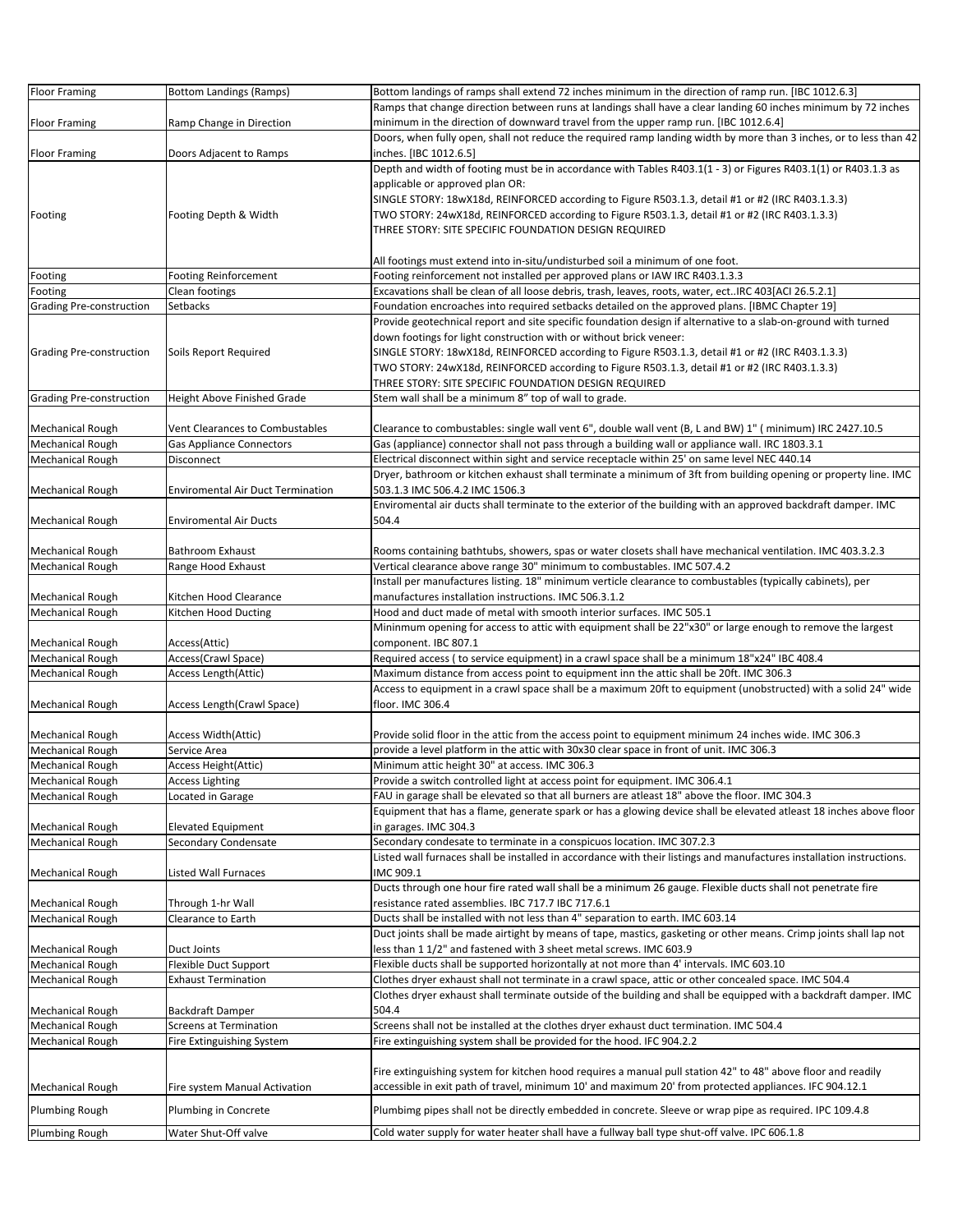| Plumbing Rough          | Access                                | Minimum access to water heater in attic or under floor is 22"x30" IPC 502.3                                                                                                      |
|-------------------------|---------------------------------------|----------------------------------------------------------------------------------------------------------------------------------------------------------------------------------|
|                         |                                       | Provide an unobstructed passageway a minimum of 24" wide and/or a level working area of 30'x30" in front of the                                                                  |
| Plumbing Rough          | Access Passageways                    | service side of the water heater. IPC 502.3                                                                                                                                      |
|                         |                                       | Where leaking can cause structural damage, a corrosion resistant pan with a minimum 3/4" drain to an approved                                                                    |
| <b>Plumbing Rough</b>   | Protection From Leaking               | location shall be placed under the water heater. IPC 504.7                                                                                                                       |
|                         |                                       | Water heater shall be elevated so that the pilot light and controls are atleast 18" above garage floor surface. IRC                                                              |
| Plumbing Rough          | Raised Platform in Garage             | 2408.2                                                                                                                                                                           |
| Plumbing Rough          | <b>Disconnect Required</b>            | Electric water heaters to have a labeled discoonect in sight. IPC 504.3                                                                                                          |
| Plumbing Rough          | T&P Drain required                    | Temperature pressure relief valve is required. IPC 504.5                                                                                                                         |
| Plumbing Rough          | Gas Shut Off Valves                   | Each water heater shall have an independent gas shut off valve. IPC 504.3                                                                                                        |
|                         |                                       | Expansion tank required when water system is provided with a check valve, backflow preventer or other normally                                                                   |
| Plumbing Rough          | <b>Expansion Tank</b>                 | closed device. IMC 1009.1                                                                                                                                                        |
|                         |                                       | termination of type B vent shall be atleast 12" above any portion of flat roof, not within 8' of any vertical surface.                                                           |
| Plumbing Rough          | Vent Termination                      | IMC 802.5                                                                                                                                                                        |
| Plumbing Rough          | Minimum Service size                  | Building water service pipe shall be a minimum of 3/4 inch in diameter.IRC2903.1                                                                                                 |
| Plumbing Rough          | Water Pipe Burial Depth               | Water piping shall be atleast 12" below grade. IRC 2603.7                                                                                                                        |
| Plumbing Rough          | Pressure Regulator                    | Maximum unregulated ater pressure shall be 80psi IRC 2903.1                                                                                                                      |
|                         |                                       | Water lines shall be tested to a working pressure of 50psi for 15 minutes. Plastic piping shall not be tested with air                                                           |
| Plumbing Rough          | Water Supply Test                     | unless allowed by manufacture. IRC 2503.7                                                                                                                                        |
|                         |                                       | Horizontal drainage piping shall be a run in practical alignment and of slope not less than 1/4" per foot or 2%. IRC                                                             |
| <b>Plumbing Rough</b>   | Slope of Piping Diameter Less than 4" | 3005.3                                                                                                                                                                           |
|                         |                                       | Plumbing vents shall terminate outdoors a minimum of 6" above the roof and atleast 1' from any vertical surface.                                                                 |
|                         |                                       | IRC P3103.1                                                                                                                                                                      |
| Plumbing Rough          | Vent Termination at Roof              | Plumbing vents shall terminate outdoors a minimum of 6" above the flood rim level of the fixture before offsetting                                                               |
|                         |                                       |                                                                                                                                                                                  |
| Plumbing Rough          | Horizontal Vents                      | horizontally. IPC 905.3<br>Buried polyethylene (PE) pipe gas lines shall be 18 inches below finished grade with 14 gauge yellow insulated                                        |
|                         |                                       |                                                                                                                                                                                  |
| Plumbing Rough          | <b>Underground Gas Line</b>           | tracer wire. IRC G2415                                                                                                                                                           |
| Plumbing Rough          | Gas Line Pressure Test                | Gas lines shall be tested at 10 PSI for a minimum of 15 minutes. IRC G2417                                                                                                       |
|                         |                                       | An electrically continuous corrosion-resistant 14AWG tracer wire shall beburied with the plastic gas pipe.one end                                                                |
| <b>Plumbing Rough</b>   | Gas line tracer wire                  | shall be brought above ground at building wall or riser IRC G2415                                                                                                                |
|                         |                                       | The control valves in showers, tub/showers, bathtubs, and bidets must be pressure balanced or thermostatic                                                                       |
| <b>Plumbing Rough</b>   | Mixing Valve Required                 | mixing valves(120degrees F Maximum) [IRC P2713.3]                                                                                                                                |
|                         |                                       |                                                                                                                                                                                  |
| <b>Plumbing Utility</b> | <b>Drinking Fountains</b>             | No fewer than two drinking fountains shall be provided. One shall be accessible in accordance with IBC 1109.5.1                                                                  |
|                         |                                       |                                                                                                                                                                                  |
| <b>Plumbing Utility</b> | Drinking Fountain Spout Height        | Drinking fountain spout outlets shall be 36 inches maximum above the finish floor or ground. [IBC 1109.5.1                                                                       |
|                         |                                       | Must use #8 Solid Copper Conductor. 18-24 inches from the inside wall of pool. Install below final grade 6-8                                                                     |
| Pool Bonding            | <b>Equipotential Bonding Ring</b>     | inches. NEC 680.26                                                                                                                                                               |
|                         |                                       |                                                                                                                                                                                  |
| Pool Bonding            | Bond Metal Within 5 feet              | All exposed fixed metal within 5 feet horizontally and 12 feet above the pool/spa shall be bonded together.                                                                      |
|                         |                                       | Pool steel shall be bonded to pool light niche, pool equipment and around the perimeter of the pool with a solid                                                                 |
| Pool Bonding            | <b>Equipotential Bonding</b>          | #8 AWG copper wire. IRC 4204.2.2.1-2                                                                                                                                             |
| Pool Reinforcing        | Pool Steel                            | Reinforcing steel for pool, spa and /or special features not per approved plans. IRC 4204.2.2.1                                                                                  |
|                         | Anchor Bolts/OTHER Approved           | Anchor bolt and/or other approved anchors or anchor straps: size, spacing, length, embedment and / or                                                                            |
| <b>Wall Framing</b>     | Anchors/Anchor Straps                 | reinforcement not per approved plans or IRC/IBC (IRC R403.1.6)                                                                                                                   |
|                         |                                       | Provide required height for raised foundation, minimum 18" height (Figure R403.1(3))                                                                                             |
| <b>Wall Framing</b>     | Crawl Space Height and Access         | Provide access IAW R408.4 (18"x24" floor; 16"x24" perimeter)                                                                                                                     |
|                         |                                       |                                                                                                                                                                                  |
|                         |                                       | Under floor ventilation of 1 Sq. ft. per 150 sq. feet of under-floor space area, unless the ground surface is covered                                                            |
|                         |                                       | by a Class 1 vapor retarder material. Where a class 1 vapor retarder material is used, the minimum net area of                                                                   |
| <b>Wall Framing</b>     | Crawl Space Ventilation               | ventiliation openings shall not be less than 1 square foot for each 1,500 square feet of under-floor space. One such                                                             |
|                         |                                       | ventilating opening shall be within 3' of each corner of the building. (IRC R408)                                                                                                |
|                         |                                       | Coverings of Ventilation must be IAW R408.2                                                                                                                                      |
|                         |                                       | Unvented Crawl Spaces authorized IAW R408.3                                                                                                                                      |
| <b>Wall Framing</b>     | <b>Attic Ventilation</b>              | Attic ventilation shall be IAW IRC R806.1                                                                                                                                        |
| <b>Wall Framing</b>     | <b>Attic Access</b>                   | Attic access shall be a minimum of 22"x30" and vertical height of 30" minimum (IRC R807.1)                                                                                       |
|                         |                                       | A nut and washer shall be tightened on each anchor bolt (if using anchor bolts for framing anchoring rather than                                                                 |
| <b>Wall Framing</b>     | Anchor Bolt Washers                   | anchor straps or other approved anchors (IRC R403.1.6))                                                                                                                          |
|                         |                                       | 1/2" diameter anchor bolts spaced a maximum of 6' on center. Bolts shall extend a minimum of 7" into                                                                             |
|                         |                                       | foundation. Bolts shall be located in the middle 3rd of the width of the plate. There shall be a minimum of 2 bolts                                                              |
| <b>Wall Framing</b>     | <b>Anchor Bolt Spacing</b>            | per plate section with one bolt located not more than 12" or less than 7 bolt diameters from each end of the plate                                                               |
|                         |                                       |                                                                                                                                                                                  |
|                         |                                       | section. (IRC R403.1.6)                                                                                                                                                          |
| <b>Wall Framing</b>     | Beam & Headers                        | Beams / headers are not the correct type and / or size specified on the approved plans or IAW IRC Table R602.7(1)                                                                |
|                         |                                       |                                                                                                                                                                                  |
| <b>Wall Framing</b>     | Boring & Notching (Engineered Lumber) | Provide information from the Engineer or Record (EOR) confirming approved locations and sizes of boring /                                                                        |
|                         |                                       | notching of engineered products. [IRC R802.7.2 & IBC 2308.8.2.1]                                                                                                                 |
| <b>Wall Framing</b>     | Boring of Studs (Bearing Wall)        | Diameter of a bored hole in a bearing wall stud shall be a maximum of 40% of the stud depth. Hole must be a<br>minimum of 5/8" from edge of stud. [IRC R602.6 & IBC 2308.5.9-10] |
|                         |                                       |                                                                                                                                                                                  |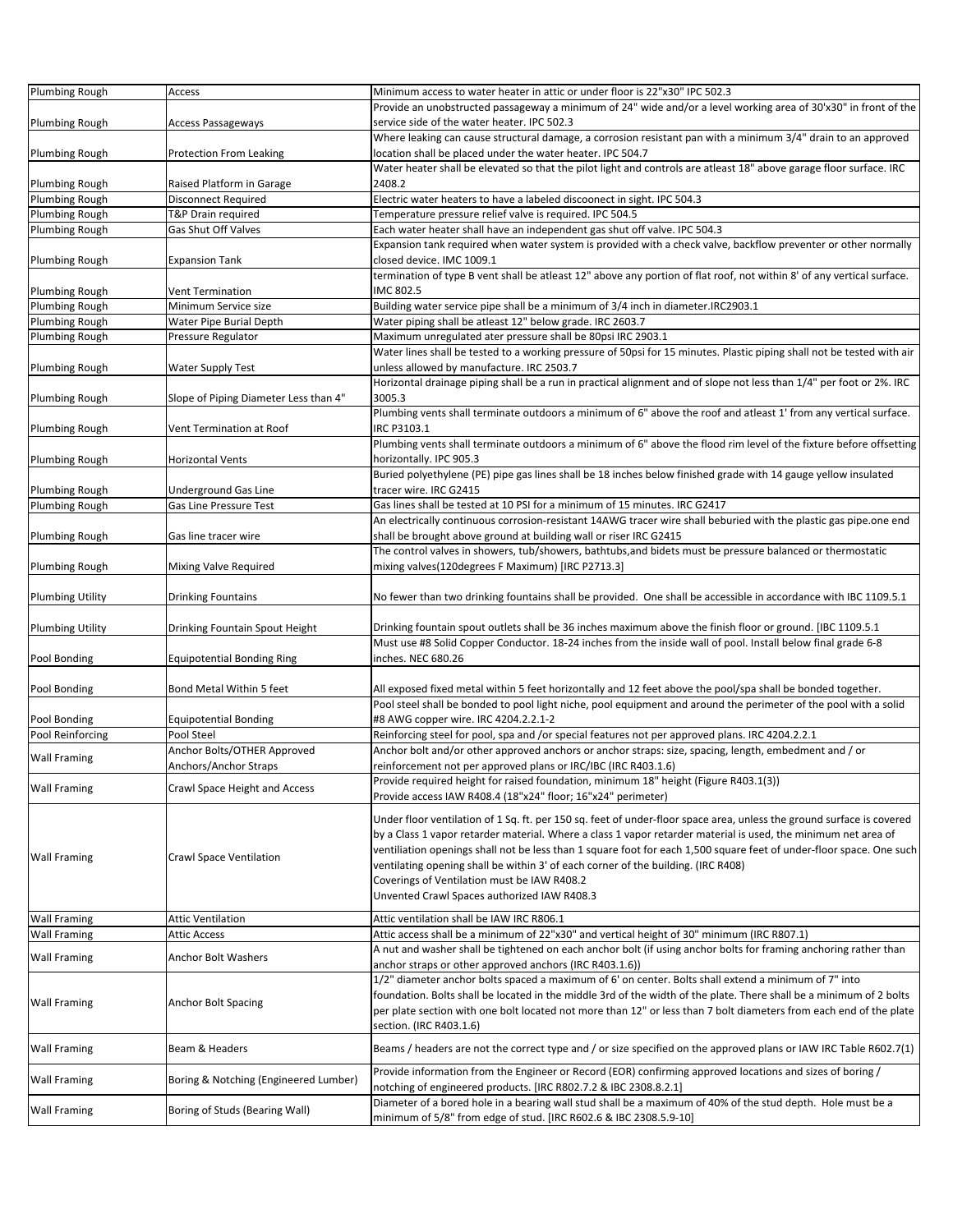| <b>Wall Framing</b><br>Notching of Studs (Bearing Wall)<br>Notch in a bearing wall stud shall be a maximum of 25% of the stud depth. [IRC R602.6 & IBC 2308.5.9-10]<br>Boring of Studs (Non-Bearing Wall)<br><b>Wall Framing</b><br>minimum of 5/8" from edge of stud. [IRC R602.6 & IBC 2308.5.9-10]<br>Notching of Studs (Bearing Wall)<br>Notch in a non-bearing wall stud shall be a maximum of 40% of the stud depth. [IRC R602.6 & 2308.5.9-10]<br>Wall Framing<br>Boring and notching of the top plate exceeding 50% of its width, a galvanized structural tie (11/2" wide with 1<br>Boring & Notching Top Plate<br><b>Wall Framing</b><br>1/2" lap to either side of top plate) shall be fastened across the opening in the top plate. [IRC R602.6.1]<br>Notches in joists shall not exceed 1/6 the depth of the member, shall not be longer than 1/3 the depth of the<br><b>Wall Framing</b><br>Notching Joists<br>member, and not located in the middle third of the span. [IRC R502.8]<br>Boring in joists shall not exceed 1/3 the depth of the member and at least 2" from the bottom of the member or<br>Wall Framing<br><b>Boring Joists</b><br>any other hole. [IRC R502.8]<br>Openings in floors, ceilings and roofs over 4' wide require double joists and headers. Approved hangers required<br>Openings in Floors, Ceilings & Roofs<br>Wall Framing<br>when header joists exceed 6'. IRC 802.9 502.10<br>Where a window opening is less than 24" above the finished floor and greater than 72" above grade, the window<br>Fall Protection (Windows)<br>Wall Framing<br>shall comply with IRC R312.2.1.<br>Where a window opening is less than 24" above the finished floor and greater than 72" above grade, the window<br>Fall Protection (Windows)<br><b>Wall Framing</b><br>shall comply with IRC R312.2.1.<br>Stair riser height shall not exceed 7 3/4" and variation in height between risers shall not be more than 3/8". [IRC<br>Wall Framing<br>Stair Risers (Residential)<br>R311.7.5.1 & IBC Chapter 10]<br><b>Wall Framing</b><br>Stair Risers (Commercial)<br>Stair riser heights shall be 7" maximum and 4" minimum with a tolerance between risers of 3/8". [IBC 1011.5]<br>Depth of stairway treads shall not be less than 10" when a nosing is present, 11" without nosing. Differences in<br><b>Wall Framing</b><br><b>Stair Treads</b><br>depths of treads shall not exceed 3/8". [IRC R311.7.5.2 & IBC 1011.5.2]<br>Landing required at the top and bottom of each stairway. Stairway landing shall not be less than the width of the<br>Stairway Landings (Residential)<br><b>Wall Framing</b><br>door or 48" in the direction of travel. [IBC 1011.6]<br>Landing required at the top and bottom of each stairway. Stairway landing shall not be less than 36" in the<br><b>Stairway Landings (Commerical)</b><br><b>Wall Framing</b><br>direction of travel. [IRC R311.7.6]<br>Ceiling Height (Residential)<br>Wall Framing<br>Ceiling height for habitable spaces shall be not less than 7' 6". Bathrooms and laundry rooms can be 7". [IBC<br><b>Wall Framing</b><br>Ceiling Height (Commercial)<br>1207.2]<br>The width of hallways shall not be less than 3'. [IRC R311.6]<br><b>Wall Framing</b><br>Hallway Width (Residential)<br>Corridor Width<br>Corridors shall have a minimum width as specified in IBC Table 1020.2<br><b>Wall Framing</b><br>Fireblocking of an approved material shall be provided in accordance with IBC 718.1<br>Wall Framing<br>Fireblocking Required<br>Draftstopping with an approved material shall be provided to limit a concealed area to 1,000 Sq. Ft. in accordance<br>Wall Framing<br>Draftstopping Required<br>with IBC 718.3.3]<br>Fire walls shall terminate not less than 30" above a roof. Exceptions [IBC 706.6]<br><b>Wall Framing</b><br>Fire Wall Roof Termination<br>Eaves less than 5 feet from fire separation distance must be non-combustible construction, one-hour fire rated<br><b>Wall Framing</b><br>Eaves with Fire Separation Less than 5'<br>construction or fire treated lumber. [IBC 705.2.3]<br><b>Field Modified Trusses</b><br>Trusses shall not to be field modified and must be installed per manufacturer's specifications. [IBC 2303.4.5]<br><b>Wall Framing</b><br>Wall Framing<br>Crawl Space Ventilation<br>Under floor ventilation of 1sq.ft per 150sq. Ft. shall be provided to under floor area. IRC 408.1.1<br>Wall Framing<br>Attic ventilation of 1sq. Ft. per 150sq ft. shall be provided to the attic space. IRC R806.1<br>Attic Ventilation<br>Attic access shall be a minimum or 20"x30" with a clear height of 30" or large enough to remove equipment. IRC<br><b>Attic Access</b><br>807.1<br>Water Resistant Gypsum (Greenboard) shall not be used in the following: [IBC 2509.3] over a vapor retarder in<br>Green Board Required<br>shower or tub compartment, in areas subject to continuous high humidity or direct exposure to water, and in<br>showers or bath tub enclosures<br>and have an F-Rating of not less than the required rating of the wall penetrated. (Fire Caulking, and in some cases<br><b>Wall Framing</b><br><b>Fire Assembly Penetrations</b><br>mineral wool backing) [IBC 714.3.1.2]<br>Drywall screws shall penetrate into wood framing member a minimum of 5/8" [IRC R702.3.5.1]<br>Wall Framing<br>Fastener Penetration - Wood<br>Drywall screws shall penetrate into steel framing member a minimum of 3/8" [IRC R702.3.5.1]<br><b>Wall Framing</b><br>Fastener Penetration - Steel<br>Handrails shall be 34 inches minimum to 38 inches maximum vertically above walking surfaces, stair nosings, and<br>ramp surfaces and shall be at a consistent height. [IBC 1014.2]<br>Wall Framing<br>Handrail Height<br>Handrail Clearance<br>Clearance between handrail gripping surfaces and adjacent surfaces shall be 1% inches minimum. [IBC 1014.3.1]<br><b>Wall Framing</b><br>Handrail gripping surfaces with a circular cross section shall have an outside diameter of 1% inches minimum and 2<br>inches maximum. [IBC 1014.3.1]<br><b>Wall Framing</b><br>Handrail Gripping Surface (Circular)<br>and 6% inches maximum, and a cross-section dimension of 2% inches maximum. [IBC 1014.3.1]<br>Handrail Gripping Surface (Non-Circular)<br><b>Wall Framing</b><br>Ramp handrails shall extend horizontally above the landing for 12 inches minimum beyond the top and bottom of<br>ramp runs & shall have a return. [IBC 1014.6]<br>Handrails at Ramps<br>At the top of a stair flight, handrails shall extend horizontally above the landing for 12 inches minimum beginning<br>directly above the first riser nosing & shall have a return. [IBC 1014.6]<br>Handrails at Top of Stairs |                     |                                                                                                                    |
|---------------------------------------------------------------------------------------------------------------------------------------------------------------------------------------------------------------------------------------------------------------------------------------------------------------------------------------------------------------------------------------------------------------------------------------------------------------------------------------------------------------------------------------------------------------------------------------------------------------------------------------------------------------------------------------------------------------------------------------------------------------------------------------------------------------------------------------------------------------------------------------------------------------------------------------------------------------------------------------------------------------------------------------------------------------------------------------------------------------------------------------------------------------------------------------------------------------------------------------------------------------------------------------------------------------------------------------------------------------------------------------------------------------------------------------------------------------------------------------------------------------------------------------------------------------------------------------------------------------------------------------------------------------------------------------------------------------------------------------------------------------------------------------------------------------------------------------------------------------------------------------------------------------------------------------------------------------------------------------------------------------------------------------------------------------------------------------------------------------------------------------------------------------------------------------------------------------------------------------------------------------------------------------------------------------------------------------------------------------------------------------------------------------------------------------------------------------------------------------------------------------------------------------------------------------------------------------------------------------------------------------------------------------------------------------------------------------------------------------------------------------------------------------------------------------------------------------------------------------------------------------------------------------------------------------------------------------------------------------------------------------------------------------------------------------------------------------------------------------------------------------------------------------------------------------------------------------------------------------------------------------------------------------------------------------------------------------------------------------------------------------------------------------------------------------------------------------------------------------------------------------------------------------------------------------------------------------------------------------------------------------------------------------------------------------------------------------------------------------------------------------------------------------------------------------------------------------------------------------------------------------------------------------------------------------------------------------------------------------------------------------------------------------------------------------------------------------------------------------------------------------------------------------------------------------------------------------------------------------------------------------------------------------------------------------------------------------------------------------------------------------------------------------------------------------------------------------------------------------------------------------------------------------------------------------------------------------------------------------------------------------------------------------------------------------------------------------------------------------------------------------------------------------------------------------------------------------------------------------------------------------------------------------------------------------------------------------------------------------------------------------------------------------------------------------------------------------------------------------------------------------------------------------------------------------------------------------------------------------------------------------------------------------------------------------------------------------------------------------------------------------------------------------------------------------------------------------------------------------------------------------------------------------------------------------------------------------------------------------------------------------------------------------------------------------------------------------------------------------------------------------------------------------------------------------------------------------------------------------------------------------------------------------------------------------------------------------------------------------------------------------------------------------------------------------------------------------------------------------------------------------------------------------------------------------------------------------------------------------------------------------------------------------------------------------------------------------------------------------------------------------------------------------------------------------------------------------------------------------------------------------------------------------------------------------------------------------------------------------------------------------------------------------------------------------------------------------------------------------------------------------|---------------------|--------------------------------------------------------------------------------------------------------------------|
|                                                                                                                                                                                                                                                                                                                                                                                                                                                                                                                                                                                                                                                                                                                                                                                                                                                                                                                                                                                                                                                                                                                                                                                                                                                                                                                                                                                                                                                                                                                                                                                                                                                                                                                                                                                                                                                                                                                                                                                                                                                                                                                                                                                                                                                                                                                                                                                                                                                                                                                                                                                                                                                                                                                                                                                                                                                                                                                                                                                                                                                                                                                                                                                                                                                                                                                                                                                                                                                                                                                                                                                                                                                                                                                                                                                                                                                                                                                                                                                                                                                                                                                                                                                                                                                                                                                                                                                                                                                                                                                                                                                                                                                                                                                                                                                                                                                                                                                                                                                                                                                                                                                                                                                                                                                                                                                                                                                                                                                                                                                                                                                                                                                                                                                                                                                                                                                                                                                                                                                                                                                                                                                                                                                                                                                                                                                                                                                                                                                                                                                                                                                                                                                                                                                                                               |                     |                                                                                                                    |
|                                                                                                                                                                                                                                                                                                                                                                                                                                                                                                                                                                                                                                                                                                                                                                                                                                                                                                                                                                                                                                                                                                                                                                                                                                                                                                                                                                                                                                                                                                                                                                                                                                                                                                                                                                                                                                                                                                                                                                                                                                                                                                                                                                                                                                                                                                                                                                                                                                                                                                                                                                                                                                                                                                                                                                                                                                                                                                                                                                                                                                                                                                                                                                                                                                                                                                                                                                                                                                                                                                                                                                                                                                                                                                                                                                                                                                                                                                                                                                                                                                                                                                                                                                                                                                                                                                                                                                                                                                                                                                                                                                                                                                                                                                                                                                                                                                                                                                                                                                                                                                                                                                                                                                                                                                                                                                                                                                                                                                                                                                                                                                                                                                                                                                                                                                                                                                                                                                                                                                                                                                                                                                                                                                                                                                                                                                                                                                                                                                                                                                                                                                                                                                                                                                                                                               |                     | Diameter of a bored hole in a non-bearing wall stud shall be a maximum of 60% of the stud depth. Hole must be a    |
|                                                                                                                                                                                                                                                                                                                                                                                                                                                                                                                                                                                                                                                                                                                                                                                                                                                                                                                                                                                                                                                                                                                                                                                                                                                                                                                                                                                                                                                                                                                                                                                                                                                                                                                                                                                                                                                                                                                                                                                                                                                                                                                                                                                                                                                                                                                                                                                                                                                                                                                                                                                                                                                                                                                                                                                                                                                                                                                                                                                                                                                                                                                                                                                                                                                                                                                                                                                                                                                                                                                                                                                                                                                                                                                                                                                                                                                                                                                                                                                                                                                                                                                                                                                                                                                                                                                                                                                                                                                                                                                                                                                                                                                                                                                                                                                                                                                                                                                                                                                                                                                                                                                                                                                                                                                                                                                                                                                                                                                                                                                                                                                                                                                                                                                                                                                                                                                                                                                                                                                                                                                                                                                                                                                                                                                                                                                                                                                                                                                                                                                                                                                                                                                                                                                                                               |                     |                                                                                                                    |
|                                                                                                                                                                                                                                                                                                                                                                                                                                                                                                                                                                                                                                                                                                                                                                                                                                                                                                                                                                                                                                                                                                                                                                                                                                                                                                                                                                                                                                                                                                                                                                                                                                                                                                                                                                                                                                                                                                                                                                                                                                                                                                                                                                                                                                                                                                                                                                                                                                                                                                                                                                                                                                                                                                                                                                                                                                                                                                                                                                                                                                                                                                                                                                                                                                                                                                                                                                                                                                                                                                                                                                                                                                                                                                                                                                                                                                                                                                                                                                                                                                                                                                                                                                                                                                                                                                                                                                                                                                                                                                                                                                                                                                                                                                                                                                                                                                                                                                                                                                                                                                                                                                                                                                                                                                                                                                                                                                                                                                                                                                                                                                                                                                                                                                                                                                                                                                                                                                                                                                                                                                                                                                                                                                                                                                                                                                                                                                                                                                                                                                                                                                                                                                                                                                                                                               |                     |                                                                                                                    |
|                                                                                                                                                                                                                                                                                                                                                                                                                                                                                                                                                                                                                                                                                                                                                                                                                                                                                                                                                                                                                                                                                                                                                                                                                                                                                                                                                                                                                                                                                                                                                                                                                                                                                                                                                                                                                                                                                                                                                                                                                                                                                                                                                                                                                                                                                                                                                                                                                                                                                                                                                                                                                                                                                                                                                                                                                                                                                                                                                                                                                                                                                                                                                                                                                                                                                                                                                                                                                                                                                                                                                                                                                                                                                                                                                                                                                                                                                                                                                                                                                                                                                                                                                                                                                                                                                                                                                                                                                                                                                                                                                                                                                                                                                                                                                                                                                                                                                                                                                                                                                                                                                                                                                                                                                                                                                                                                                                                                                                                                                                                                                                                                                                                                                                                                                                                                                                                                                                                                                                                                                                                                                                                                                                                                                                                                                                                                                                                                                                                                                                                                                                                                                                                                                                                                                               |                     |                                                                                                                    |
|                                                                                                                                                                                                                                                                                                                                                                                                                                                                                                                                                                                                                                                                                                                                                                                                                                                                                                                                                                                                                                                                                                                                                                                                                                                                                                                                                                                                                                                                                                                                                                                                                                                                                                                                                                                                                                                                                                                                                                                                                                                                                                                                                                                                                                                                                                                                                                                                                                                                                                                                                                                                                                                                                                                                                                                                                                                                                                                                                                                                                                                                                                                                                                                                                                                                                                                                                                                                                                                                                                                                                                                                                                                                                                                                                                                                                                                                                                                                                                                                                                                                                                                                                                                                                                                                                                                                                                                                                                                                                                                                                                                                                                                                                                                                                                                                                                                                                                                                                                                                                                                                                                                                                                                                                                                                                                                                                                                                                                                                                                                                                                                                                                                                                                                                                                                                                                                                                                                                                                                                                                                                                                                                                                                                                                                                                                                                                                                                                                                                                                                                                                                                                                                                                                                                                               |                     |                                                                                                                    |
|                                                                                                                                                                                                                                                                                                                                                                                                                                                                                                                                                                                                                                                                                                                                                                                                                                                                                                                                                                                                                                                                                                                                                                                                                                                                                                                                                                                                                                                                                                                                                                                                                                                                                                                                                                                                                                                                                                                                                                                                                                                                                                                                                                                                                                                                                                                                                                                                                                                                                                                                                                                                                                                                                                                                                                                                                                                                                                                                                                                                                                                                                                                                                                                                                                                                                                                                                                                                                                                                                                                                                                                                                                                                                                                                                                                                                                                                                                                                                                                                                                                                                                                                                                                                                                                                                                                                                                                                                                                                                                                                                                                                                                                                                                                                                                                                                                                                                                                                                                                                                                                                                                                                                                                                                                                                                                                                                                                                                                                                                                                                                                                                                                                                                                                                                                                                                                                                                                                                                                                                                                                                                                                                                                                                                                                                                                                                                                                                                                                                                                                                                                                                                                                                                                                                                               |                     |                                                                                                                    |
|                                                                                                                                                                                                                                                                                                                                                                                                                                                                                                                                                                                                                                                                                                                                                                                                                                                                                                                                                                                                                                                                                                                                                                                                                                                                                                                                                                                                                                                                                                                                                                                                                                                                                                                                                                                                                                                                                                                                                                                                                                                                                                                                                                                                                                                                                                                                                                                                                                                                                                                                                                                                                                                                                                                                                                                                                                                                                                                                                                                                                                                                                                                                                                                                                                                                                                                                                                                                                                                                                                                                                                                                                                                                                                                                                                                                                                                                                                                                                                                                                                                                                                                                                                                                                                                                                                                                                                                                                                                                                                                                                                                                                                                                                                                                                                                                                                                                                                                                                                                                                                                                                                                                                                                                                                                                                                                                                                                                                                                                                                                                                                                                                                                                                                                                                                                                                                                                                                                                                                                                                                                                                                                                                                                                                                                                                                                                                                                                                                                                                                                                                                                                                                                                                                                                                               |                     |                                                                                                                    |
|                                                                                                                                                                                                                                                                                                                                                                                                                                                                                                                                                                                                                                                                                                                                                                                                                                                                                                                                                                                                                                                                                                                                                                                                                                                                                                                                                                                                                                                                                                                                                                                                                                                                                                                                                                                                                                                                                                                                                                                                                                                                                                                                                                                                                                                                                                                                                                                                                                                                                                                                                                                                                                                                                                                                                                                                                                                                                                                                                                                                                                                                                                                                                                                                                                                                                                                                                                                                                                                                                                                                                                                                                                                                                                                                                                                                                                                                                                                                                                                                                                                                                                                                                                                                                                                                                                                                                                                                                                                                                                                                                                                                                                                                                                                                                                                                                                                                                                                                                                                                                                                                                                                                                                                                                                                                                                                                                                                                                                                                                                                                                                                                                                                                                                                                                                                                                                                                                                                                                                                                                                                                                                                                                                                                                                                                                                                                                                                                                                                                                                                                                                                                                                                                                                                                                               |                     |                                                                                                                    |
|                                                                                                                                                                                                                                                                                                                                                                                                                                                                                                                                                                                                                                                                                                                                                                                                                                                                                                                                                                                                                                                                                                                                                                                                                                                                                                                                                                                                                                                                                                                                                                                                                                                                                                                                                                                                                                                                                                                                                                                                                                                                                                                                                                                                                                                                                                                                                                                                                                                                                                                                                                                                                                                                                                                                                                                                                                                                                                                                                                                                                                                                                                                                                                                                                                                                                                                                                                                                                                                                                                                                                                                                                                                                                                                                                                                                                                                                                                                                                                                                                                                                                                                                                                                                                                                                                                                                                                                                                                                                                                                                                                                                                                                                                                                                                                                                                                                                                                                                                                                                                                                                                                                                                                                                                                                                                                                                                                                                                                                                                                                                                                                                                                                                                                                                                                                                                                                                                                                                                                                                                                                                                                                                                                                                                                                                                                                                                                                                                                                                                                                                                                                                                                                                                                                                                               |                     |                                                                                                                    |
|                                                                                                                                                                                                                                                                                                                                                                                                                                                                                                                                                                                                                                                                                                                                                                                                                                                                                                                                                                                                                                                                                                                                                                                                                                                                                                                                                                                                                                                                                                                                                                                                                                                                                                                                                                                                                                                                                                                                                                                                                                                                                                                                                                                                                                                                                                                                                                                                                                                                                                                                                                                                                                                                                                                                                                                                                                                                                                                                                                                                                                                                                                                                                                                                                                                                                                                                                                                                                                                                                                                                                                                                                                                                                                                                                                                                                                                                                                                                                                                                                                                                                                                                                                                                                                                                                                                                                                                                                                                                                                                                                                                                                                                                                                                                                                                                                                                                                                                                                                                                                                                                                                                                                                                                                                                                                                                                                                                                                                                                                                                                                                                                                                                                                                                                                                                                                                                                                                                                                                                                                                                                                                                                                                                                                                                                                                                                                                                                                                                                                                                                                                                                                                                                                                                                                               |                     |                                                                                                                    |
|                                                                                                                                                                                                                                                                                                                                                                                                                                                                                                                                                                                                                                                                                                                                                                                                                                                                                                                                                                                                                                                                                                                                                                                                                                                                                                                                                                                                                                                                                                                                                                                                                                                                                                                                                                                                                                                                                                                                                                                                                                                                                                                                                                                                                                                                                                                                                                                                                                                                                                                                                                                                                                                                                                                                                                                                                                                                                                                                                                                                                                                                                                                                                                                                                                                                                                                                                                                                                                                                                                                                                                                                                                                                                                                                                                                                                                                                                                                                                                                                                                                                                                                                                                                                                                                                                                                                                                                                                                                                                                                                                                                                                                                                                                                                                                                                                                                                                                                                                                                                                                                                                                                                                                                                                                                                                                                                                                                                                                                                                                                                                                                                                                                                                                                                                                                                                                                                                                                                                                                                                                                                                                                                                                                                                                                                                                                                                                                                                                                                                                                                                                                                                                                                                                                                                               |                     |                                                                                                                    |
|                                                                                                                                                                                                                                                                                                                                                                                                                                                                                                                                                                                                                                                                                                                                                                                                                                                                                                                                                                                                                                                                                                                                                                                                                                                                                                                                                                                                                                                                                                                                                                                                                                                                                                                                                                                                                                                                                                                                                                                                                                                                                                                                                                                                                                                                                                                                                                                                                                                                                                                                                                                                                                                                                                                                                                                                                                                                                                                                                                                                                                                                                                                                                                                                                                                                                                                                                                                                                                                                                                                                                                                                                                                                                                                                                                                                                                                                                                                                                                                                                                                                                                                                                                                                                                                                                                                                                                                                                                                                                                                                                                                                                                                                                                                                                                                                                                                                                                                                                                                                                                                                                                                                                                                                                                                                                                                                                                                                                                                                                                                                                                                                                                                                                                                                                                                                                                                                                                                                                                                                                                                                                                                                                                                                                                                                                                                                                                                                                                                                                                                                                                                                                                                                                                                                                               |                     |                                                                                                                    |
|                                                                                                                                                                                                                                                                                                                                                                                                                                                                                                                                                                                                                                                                                                                                                                                                                                                                                                                                                                                                                                                                                                                                                                                                                                                                                                                                                                                                                                                                                                                                                                                                                                                                                                                                                                                                                                                                                                                                                                                                                                                                                                                                                                                                                                                                                                                                                                                                                                                                                                                                                                                                                                                                                                                                                                                                                                                                                                                                                                                                                                                                                                                                                                                                                                                                                                                                                                                                                                                                                                                                                                                                                                                                                                                                                                                                                                                                                                                                                                                                                                                                                                                                                                                                                                                                                                                                                                                                                                                                                                                                                                                                                                                                                                                                                                                                                                                                                                                                                                                                                                                                                                                                                                                                                                                                                                                                                                                                                                                                                                                                                                                                                                                                                                                                                                                                                                                                                                                                                                                                                                                                                                                                                                                                                                                                                                                                                                                                                                                                                                                                                                                                                                                                                                                                                               |                     |                                                                                                                    |
|                                                                                                                                                                                                                                                                                                                                                                                                                                                                                                                                                                                                                                                                                                                                                                                                                                                                                                                                                                                                                                                                                                                                                                                                                                                                                                                                                                                                                                                                                                                                                                                                                                                                                                                                                                                                                                                                                                                                                                                                                                                                                                                                                                                                                                                                                                                                                                                                                                                                                                                                                                                                                                                                                                                                                                                                                                                                                                                                                                                                                                                                                                                                                                                                                                                                                                                                                                                                                                                                                                                                                                                                                                                                                                                                                                                                                                                                                                                                                                                                                                                                                                                                                                                                                                                                                                                                                                                                                                                                                                                                                                                                                                                                                                                                                                                                                                                                                                                                                                                                                                                                                                                                                                                                                                                                                                                                                                                                                                                                                                                                                                                                                                                                                                                                                                                                                                                                                                                                                                                                                                                                                                                                                                                                                                                                                                                                                                                                                                                                                                                                                                                                                                                                                                                                                               |                     | Ceiling height for habitable spaces shall be not less than 7'. Bathrooms and laundry rooms can be 6'8". [IRC R305] |
|                                                                                                                                                                                                                                                                                                                                                                                                                                                                                                                                                                                                                                                                                                                                                                                                                                                                                                                                                                                                                                                                                                                                                                                                                                                                                                                                                                                                                                                                                                                                                                                                                                                                                                                                                                                                                                                                                                                                                                                                                                                                                                                                                                                                                                                                                                                                                                                                                                                                                                                                                                                                                                                                                                                                                                                                                                                                                                                                                                                                                                                                                                                                                                                                                                                                                                                                                                                                                                                                                                                                                                                                                                                                                                                                                                                                                                                                                                                                                                                                                                                                                                                                                                                                                                                                                                                                                                                                                                                                                                                                                                                                                                                                                                                                                                                                                                                                                                                                                                                                                                                                                                                                                                                                                                                                                                                                                                                                                                                                                                                                                                                                                                                                                                                                                                                                                                                                                                                                                                                                                                                                                                                                                                                                                                                                                                                                                                                                                                                                                                                                                                                                                                                                                                                                                               |                     |                                                                                                                    |
|                                                                                                                                                                                                                                                                                                                                                                                                                                                                                                                                                                                                                                                                                                                                                                                                                                                                                                                                                                                                                                                                                                                                                                                                                                                                                                                                                                                                                                                                                                                                                                                                                                                                                                                                                                                                                                                                                                                                                                                                                                                                                                                                                                                                                                                                                                                                                                                                                                                                                                                                                                                                                                                                                                                                                                                                                                                                                                                                                                                                                                                                                                                                                                                                                                                                                                                                                                                                                                                                                                                                                                                                                                                                                                                                                                                                                                                                                                                                                                                                                                                                                                                                                                                                                                                                                                                                                                                                                                                                                                                                                                                                                                                                                                                                                                                                                                                                                                                                                                                                                                                                                                                                                                                                                                                                                                                                                                                                                                                                                                                                                                                                                                                                                                                                                                                                                                                                                                                                                                                                                                                                                                                                                                                                                                                                                                                                                                                                                                                                                                                                                                                                                                                                                                                                                               |                     |                                                                                                                    |
|                                                                                                                                                                                                                                                                                                                                                                                                                                                                                                                                                                                                                                                                                                                                                                                                                                                                                                                                                                                                                                                                                                                                                                                                                                                                                                                                                                                                                                                                                                                                                                                                                                                                                                                                                                                                                                                                                                                                                                                                                                                                                                                                                                                                                                                                                                                                                                                                                                                                                                                                                                                                                                                                                                                                                                                                                                                                                                                                                                                                                                                                                                                                                                                                                                                                                                                                                                                                                                                                                                                                                                                                                                                                                                                                                                                                                                                                                                                                                                                                                                                                                                                                                                                                                                                                                                                                                                                                                                                                                                                                                                                                                                                                                                                                                                                                                                                                                                                                                                                                                                                                                                                                                                                                                                                                                                                                                                                                                                                                                                                                                                                                                                                                                                                                                                                                                                                                                                                                                                                                                                                                                                                                                                                                                                                                                                                                                                                                                                                                                                                                                                                                                                                                                                                                                               |                     |                                                                                                                    |
|                                                                                                                                                                                                                                                                                                                                                                                                                                                                                                                                                                                                                                                                                                                                                                                                                                                                                                                                                                                                                                                                                                                                                                                                                                                                                                                                                                                                                                                                                                                                                                                                                                                                                                                                                                                                                                                                                                                                                                                                                                                                                                                                                                                                                                                                                                                                                                                                                                                                                                                                                                                                                                                                                                                                                                                                                                                                                                                                                                                                                                                                                                                                                                                                                                                                                                                                                                                                                                                                                                                                                                                                                                                                                                                                                                                                                                                                                                                                                                                                                                                                                                                                                                                                                                                                                                                                                                                                                                                                                                                                                                                                                                                                                                                                                                                                                                                                                                                                                                                                                                                                                                                                                                                                                                                                                                                                                                                                                                                                                                                                                                                                                                                                                                                                                                                                                                                                                                                                                                                                                                                                                                                                                                                                                                                                                                                                                                                                                                                                                                                                                                                                                                                                                                                                                               |                     |                                                                                                                    |
|                                                                                                                                                                                                                                                                                                                                                                                                                                                                                                                                                                                                                                                                                                                                                                                                                                                                                                                                                                                                                                                                                                                                                                                                                                                                                                                                                                                                                                                                                                                                                                                                                                                                                                                                                                                                                                                                                                                                                                                                                                                                                                                                                                                                                                                                                                                                                                                                                                                                                                                                                                                                                                                                                                                                                                                                                                                                                                                                                                                                                                                                                                                                                                                                                                                                                                                                                                                                                                                                                                                                                                                                                                                                                                                                                                                                                                                                                                                                                                                                                                                                                                                                                                                                                                                                                                                                                                                                                                                                                                                                                                                                                                                                                                                                                                                                                                                                                                                                                                                                                                                                                                                                                                                                                                                                                                                                                                                                                                                                                                                                                                                                                                                                                                                                                                                                                                                                                                                                                                                                                                                                                                                                                                                                                                                                                                                                                                                                                                                                                                                                                                                                                                                                                                                                                               |                     |                                                                                                                    |
|                                                                                                                                                                                                                                                                                                                                                                                                                                                                                                                                                                                                                                                                                                                                                                                                                                                                                                                                                                                                                                                                                                                                                                                                                                                                                                                                                                                                                                                                                                                                                                                                                                                                                                                                                                                                                                                                                                                                                                                                                                                                                                                                                                                                                                                                                                                                                                                                                                                                                                                                                                                                                                                                                                                                                                                                                                                                                                                                                                                                                                                                                                                                                                                                                                                                                                                                                                                                                                                                                                                                                                                                                                                                                                                                                                                                                                                                                                                                                                                                                                                                                                                                                                                                                                                                                                                                                                                                                                                                                                                                                                                                                                                                                                                                                                                                                                                                                                                                                                                                                                                                                                                                                                                                                                                                                                                                                                                                                                                                                                                                                                                                                                                                                                                                                                                                                                                                                                                                                                                                                                                                                                                                                                                                                                                                                                                                                                                                                                                                                                                                                                                                                                                                                                                                                               |                     |                                                                                                                    |
|                                                                                                                                                                                                                                                                                                                                                                                                                                                                                                                                                                                                                                                                                                                                                                                                                                                                                                                                                                                                                                                                                                                                                                                                                                                                                                                                                                                                                                                                                                                                                                                                                                                                                                                                                                                                                                                                                                                                                                                                                                                                                                                                                                                                                                                                                                                                                                                                                                                                                                                                                                                                                                                                                                                                                                                                                                                                                                                                                                                                                                                                                                                                                                                                                                                                                                                                                                                                                                                                                                                                                                                                                                                                                                                                                                                                                                                                                                                                                                                                                                                                                                                                                                                                                                                                                                                                                                                                                                                                                                                                                                                                                                                                                                                                                                                                                                                                                                                                                                                                                                                                                                                                                                                                                                                                                                                                                                                                                                                                                                                                                                                                                                                                                                                                                                                                                                                                                                                                                                                                                                                                                                                                                                                                                                                                                                                                                                                                                                                                                                                                                                                                                                                                                                                                                               |                     |                                                                                                                    |
|                                                                                                                                                                                                                                                                                                                                                                                                                                                                                                                                                                                                                                                                                                                                                                                                                                                                                                                                                                                                                                                                                                                                                                                                                                                                                                                                                                                                                                                                                                                                                                                                                                                                                                                                                                                                                                                                                                                                                                                                                                                                                                                                                                                                                                                                                                                                                                                                                                                                                                                                                                                                                                                                                                                                                                                                                                                                                                                                                                                                                                                                                                                                                                                                                                                                                                                                                                                                                                                                                                                                                                                                                                                                                                                                                                                                                                                                                                                                                                                                                                                                                                                                                                                                                                                                                                                                                                                                                                                                                                                                                                                                                                                                                                                                                                                                                                                                                                                                                                                                                                                                                                                                                                                                                                                                                                                                                                                                                                                                                                                                                                                                                                                                                                                                                                                                                                                                                                                                                                                                                                                                                                                                                                                                                                                                                                                                                                                                                                                                                                                                                                                                                                                                                                                                                               |                     |                                                                                                                    |
|                                                                                                                                                                                                                                                                                                                                                                                                                                                                                                                                                                                                                                                                                                                                                                                                                                                                                                                                                                                                                                                                                                                                                                                                                                                                                                                                                                                                                                                                                                                                                                                                                                                                                                                                                                                                                                                                                                                                                                                                                                                                                                                                                                                                                                                                                                                                                                                                                                                                                                                                                                                                                                                                                                                                                                                                                                                                                                                                                                                                                                                                                                                                                                                                                                                                                                                                                                                                                                                                                                                                                                                                                                                                                                                                                                                                                                                                                                                                                                                                                                                                                                                                                                                                                                                                                                                                                                                                                                                                                                                                                                                                                                                                                                                                                                                                                                                                                                                                                                                                                                                                                                                                                                                                                                                                                                                                                                                                                                                                                                                                                                                                                                                                                                                                                                                                                                                                                                                                                                                                                                                                                                                                                                                                                                                                                                                                                                                                                                                                                                                                                                                                                                                                                                                                                               |                     |                                                                                                                    |
|                                                                                                                                                                                                                                                                                                                                                                                                                                                                                                                                                                                                                                                                                                                                                                                                                                                                                                                                                                                                                                                                                                                                                                                                                                                                                                                                                                                                                                                                                                                                                                                                                                                                                                                                                                                                                                                                                                                                                                                                                                                                                                                                                                                                                                                                                                                                                                                                                                                                                                                                                                                                                                                                                                                                                                                                                                                                                                                                                                                                                                                                                                                                                                                                                                                                                                                                                                                                                                                                                                                                                                                                                                                                                                                                                                                                                                                                                                                                                                                                                                                                                                                                                                                                                                                                                                                                                                                                                                                                                                                                                                                                                                                                                                                                                                                                                                                                                                                                                                                                                                                                                                                                                                                                                                                                                                                                                                                                                                                                                                                                                                                                                                                                                                                                                                                                                                                                                                                                                                                                                                                                                                                                                                                                                                                                                                                                                                                                                                                                                                                                                                                                                                                                                                                                                               |                     |                                                                                                                    |
|                                                                                                                                                                                                                                                                                                                                                                                                                                                                                                                                                                                                                                                                                                                                                                                                                                                                                                                                                                                                                                                                                                                                                                                                                                                                                                                                                                                                                                                                                                                                                                                                                                                                                                                                                                                                                                                                                                                                                                                                                                                                                                                                                                                                                                                                                                                                                                                                                                                                                                                                                                                                                                                                                                                                                                                                                                                                                                                                                                                                                                                                                                                                                                                                                                                                                                                                                                                                                                                                                                                                                                                                                                                                                                                                                                                                                                                                                                                                                                                                                                                                                                                                                                                                                                                                                                                                                                                                                                                                                                                                                                                                                                                                                                                                                                                                                                                                                                                                                                                                                                                                                                                                                                                                                                                                                                                                                                                                                                                                                                                                                                                                                                                                                                                                                                                                                                                                                                                                                                                                                                                                                                                                                                                                                                                                                                                                                                                                                                                                                                                                                                                                                                                                                                                                                               |                     |                                                                                                                    |
|                                                                                                                                                                                                                                                                                                                                                                                                                                                                                                                                                                                                                                                                                                                                                                                                                                                                                                                                                                                                                                                                                                                                                                                                                                                                                                                                                                                                                                                                                                                                                                                                                                                                                                                                                                                                                                                                                                                                                                                                                                                                                                                                                                                                                                                                                                                                                                                                                                                                                                                                                                                                                                                                                                                                                                                                                                                                                                                                                                                                                                                                                                                                                                                                                                                                                                                                                                                                                                                                                                                                                                                                                                                                                                                                                                                                                                                                                                                                                                                                                                                                                                                                                                                                                                                                                                                                                                                                                                                                                                                                                                                                                                                                                                                                                                                                                                                                                                                                                                                                                                                                                                                                                                                                                                                                                                                                                                                                                                                                                                                                                                                                                                                                                                                                                                                                                                                                                                                                                                                                                                                                                                                                                                                                                                                                                                                                                                                                                                                                                                                                                                                                                                                                                                                                                               | <b>Wall Framing</b> |                                                                                                                    |
|                                                                                                                                                                                                                                                                                                                                                                                                                                                                                                                                                                                                                                                                                                                                                                                                                                                                                                                                                                                                                                                                                                                                                                                                                                                                                                                                                                                                                                                                                                                                                                                                                                                                                                                                                                                                                                                                                                                                                                                                                                                                                                                                                                                                                                                                                                                                                                                                                                                                                                                                                                                                                                                                                                                                                                                                                                                                                                                                                                                                                                                                                                                                                                                                                                                                                                                                                                                                                                                                                                                                                                                                                                                                                                                                                                                                                                                                                                                                                                                                                                                                                                                                                                                                                                                                                                                                                                                                                                                                                                                                                                                                                                                                                                                                                                                                                                                                                                                                                                                                                                                                                                                                                                                                                                                                                                                                                                                                                                                                                                                                                                                                                                                                                                                                                                                                                                                                                                                                                                                                                                                                                                                                                                                                                                                                                                                                                                                                                                                                                                                                                                                                                                                                                                                                                               | <b>Wall Framing</b> |                                                                                                                    |
|                                                                                                                                                                                                                                                                                                                                                                                                                                                                                                                                                                                                                                                                                                                                                                                                                                                                                                                                                                                                                                                                                                                                                                                                                                                                                                                                                                                                                                                                                                                                                                                                                                                                                                                                                                                                                                                                                                                                                                                                                                                                                                                                                                                                                                                                                                                                                                                                                                                                                                                                                                                                                                                                                                                                                                                                                                                                                                                                                                                                                                                                                                                                                                                                                                                                                                                                                                                                                                                                                                                                                                                                                                                                                                                                                                                                                                                                                                                                                                                                                                                                                                                                                                                                                                                                                                                                                                                                                                                                                                                                                                                                                                                                                                                                                                                                                                                                                                                                                                                                                                                                                                                                                                                                                                                                                                                                                                                                                                                                                                                                                                                                                                                                                                                                                                                                                                                                                                                                                                                                                                                                                                                                                                                                                                                                                                                                                                                                                                                                                                                                                                                                                                                                                                                                                               |                     | Penetrations through Fire-Rated Assemblies shall be protected by an approved listed penetration Fire-Stop System   |
|                                                                                                                                                                                                                                                                                                                                                                                                                                                                                                                                                                                                                                                                                                                                                                                                                                                                                                                                                                                                                                                                                                                                                                                                                                                                                                                                                                                                                                                                                                                                                                                                                                                                                                                                                                                                                                                                                                                                                                                                                                                                                                                                                                                                                                                                                                                                                                                                                                                                                                                                                                                                                                                                                                                                                                                                                                                                                                                                                                                                                                                                                                                                                                                                                                                                                                                                                                                                                                                                                                                                                                                                                                                                                                                                                                                                                                                                                                                                                                                                                                                                                                                                                                                                                                                                                                                                                                                                                                                                                                                                                                                                                                                                                                                                                                                                                                                                                                                                                                                                                                                                                                                                                                                                                                                                                                                                                                                                                                                                                                                                                                                                                                                                                                                                                                                                                                                                                                                                                                                                                                                                                                                                                                                                                                                                                                                                                                                                                                                                                                                                                                                                                                                                                                                                                               |                     |                                                                                                                    |
|                                                                                                                                                                                                                                                                                                                                                                                                                                                                                                                                                                                                                                                                                                                                                                                                                                                                                                                                                                                                                                                                                                                                                                                                                                                                                                                                                                                                                                                                                                                                                                                                                                                                                                                                                                                                                                                                                                                                                                                                                                                                                                                                                                                                                                                                                                                                                                                                                                                                                                                                                                                                                                                                                                                                                                                                                                                                                                                                                                                                                                                                                                                                                                                                                                                                                                                                                                                                                                                                                                                                                                                                                                                                                                                                                                                                                                                                                                                                                                                                                                                                                                                                                                                                                                                                                                                                                                                                                                                                                                                                                                                                                                                                                                                                                                                                                                                                                                                                                                                                                                                                                                                                                                                                                                                                                                                                                                                                                                                                                                                                                                                                                                                                                                                                                                                                                                                                                                                                                                                                                                                                                                                                                                                                                                                                                                                                                                                                                                                                                                                                                                                                                                                                                                                                                               |                     |                                                                                                                    |
|                                                                                                                                                                                                                                                                                                                                                                                                                                                                                                                                                                                                                                                                                                                                                                                                                                                                                                                                                                                                                                                                                                                                                                                                                                                                                                                                                                                                                                                                                                                                                                                                                                                                                                                                                                                                                                                                                                                                                                                                                                                                                                                                                                                                                                                                                                                                                                                                                                                                                                                                                                                                                                                                                                                                                                                                                                                                                                                                                                                                                                                                                                                                                                                                                                                                                                                                                                                                                                                                                                                                                                                                                                                                                                                                                                                                                                                                                                                                                                                                                                                                                                                                                                                                                                                                                                                                                                                                                                                                                                                                                                                                                                                                                                                                                                                                                                                                                                                                                                                                                                                                                                                                                                                                                                                                                                                                                                                                                                                                                                                                                                                                                                                                                                                                                                                                                                                                                                                                                                                                                                                                                                                                                                                                                                                                                                                                                                                                                                                                                                                                                                                                                                                                                                                                                               |                     |                                                                                                                    |
|                                                                                                                                                                                                                                                                                                                                                                                                                                                                                                                                                                                                                                                                                                                                                                                                                                                                                                                                                                                                                                                                                                                                                                                                                                                                                                                                                                                                                                                                                                                                                                                                                                                                                                                                                                                                                                                                                                                                                                                                                                                                                                                                                                                                                                                                                                                                                                                                                                                                                                                                                                                                                                                                                                                                                                                                                                                                                                                                                                                                                                                                                                                                                                                                                                                                                                                                                                                                                                                                                                                                                                                                                                                                                                                                                                                                                                                                                                                                                                                                                                                                                                                                                                                                                                                                                                                                                                                                                                                                                                                                                                                                                                                                                                                                                                                                                                                                                                                                                                                                                                                                                                                                                                                                                                                                                                                                                                                                                                                                                                                                                                                                                                                                                                                                                                                                                                                                                                                                                                                                                                                                                                                                                                                                                                                                                                                                                                                                                                                                                                                                                                                                                                                                                                                                                               |                     |                                                                                                                    |
|                                                                                                                                                                                                                                                                                                                                                                                                                                                                                                                                                                                                                                                                                                                                                                                                                                                                                                                                                                                                                                                                                                                                                                                                                                                                                                                                                                                                                                                                                                                                                                                                                                                                                                                                                                                                                                                                                                                                                                                                                                                                                                                                                                                                                                                                                                                                                                                                                                                                                                                                                                                                                                                                                                                                                                                                                                                                                                                                                                                                                                                                                                                                                                                                                                                                                                                                                                                                                                                                                                                                                                                                                                                                                                                                                                                                                                                                                                                                                                                                                                                                                                                                                                                                                                                                                                                                                                                                                                                                                                                                                                                                                                                                                                                                                                                                                                                                                                                                                                                                                                                                                                                                                                                                                                                                                                                                                                                                                                                                                                                                                                                                                                                                                                                                                                                                                                                                                                                                                                                                                                                                                                                                                                                                                                                                                                                                                                                                                                                                                                                                                                                                                                                                                                                                                               |                     |                                                                                                                    |
|                                                                                                                                                                                                                                                                                                                                                                                                                                                                                                                                                                                                                                                                                                                                                                                                                                                                                                                                                                                                                                                                                                                                                                                                                                                                                                                                                                                                                                                                                                                                                                                                                                                                                                                                                                                                                                                                                                                                                                                                                                                                                                                                                                                                                                                                                                                                                                                                                                                                                                                                                                                                                                                                                                                                                                                                                                                                                                                                                                                                                                                                                                                                                                                                                                                                                                                                                                                                                                                                                                                                                                                                                                                                                                                                                                                                                                                                                                                                                                                                                                                                                                                                                                                                                                                                                                                                                                                                                                                                                                                                                                                                                                                                                                                                                                                                                                                                                                                                                                                                                                                                                                                                                                                                                                                                                                                                                                                                                                                                                                                                                                                                                                                                                                                                                                                                                                                                                                                                                                                                                                                                                                                                                                                                                                                                                                                                                                                                                                                                                                                                                                                                                                                                                                                                                               |                     | Handrail gripping surfaces with a non-circular cross section shall have a perimeter dimension of 4 inches minimum  |
|                                                                                                                                                                                                                                                                                                                                                                                                                                                                                                                                                                                                                                                                                                                                                                                                                                                                                                                                                                                                                                                                                                                                                                                                                                                                                                                                                                                                                                                                                                                                                                                                                                                                                                                                                                                                                                                                                                                                                                                                                                                                                                                                                                                                                                                                                                                                                                                                                                                                                                                                                                                                                                                                                                                                                                                                                                                                                                                                                                                                                                                                                                                                                                                                                                                                                                                                                                                                                                                                                                                                                                                                                                                                                                                                                                                                                                                                                                                                                                                                                                                                                                                                                                                                                                                                                                                                                                                                                                                                                                                                                                                                                                                                                                                                                                                                                                                                                                                                                                                                                                                                                                                                                                                                                                                                                                                                                                                                                                                                                                                                                                                                                                                                                                                                                                                                                                                                                                                                                                                                                                                                                                                                                                                                                                                                                                                                                                                                                                                                                                                                                                                                                                                                                                                                                               | <b>Wall Framing</b> |                                                                                                                    |
|                                                                                                                                                                                                                                                                                                                                                                                                                                                                                                                                                                                                                                                                                                                                                                                                                                                                                                                                                                                                                                                                                                                                                                                                                                                                                                                                                                                                                                                                                                                                                                                                                                                                                                                                                                                                                                                                                                                                                                                                                                                                                                                                                                                                                                                                                                                                                                                                                                                                                                                                                                                                                                                                                                                                                                                                                                                                                                                                                                                                                                                                                                                                                                                                                                                                                                                                                                                                                                                                                                                                                                                                                                                                                                                                                                                                                                                                                                                                                                                                                                                                                                                                                                                                                                                                                                                                                                                                                                                                                                                                                                                                                                                                                                                                                                                                                                                                                                                                                                                                                                                                                                                                                                                                                                                                                                                                                                                                                                                                                                                                                                                                                                                                                                                                                                                                                                                                                                                                                                                                                                                                                                                                                                                                                                                                                                                                                                                                                                                                                                                                                                                                                                                                                                                                                               | <b>Wall Framing</b> |                                                                                                                    |